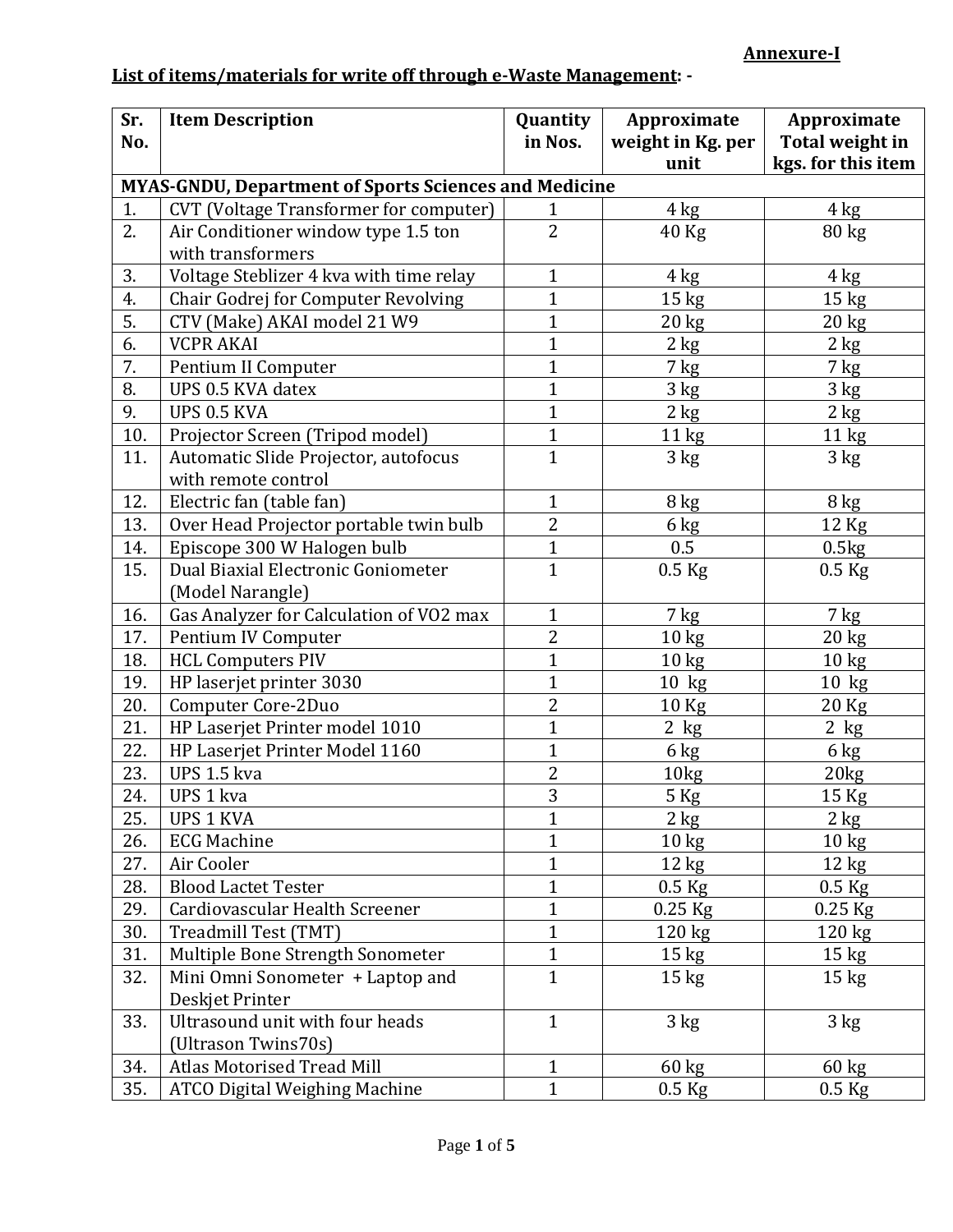| 36. | Interfertial Thearapy (IFT) ET3000                                       | $\mathbf{1}$   | $5 \text{ kg}$      | 5 kg                    |
|-----|--------------------------------------------------------------------------|----------------|---------------------|-------------------------|
| 37. | Lactate Analyzer Model No. PLM5                                          | $\mathbf{1}$   | 5 kg                | $5 \text{ kg}$          |
| 38. | Sports tester                                                            | 12             | $0.5$ Kg            | 6 kg                    |
| 39. | Treadmill T602                                                           | $\mathbf{1}$   | 120 kg              | 120 kg                  |
| 40. | Microwave Diatheramy STM1000                                             | $\mathbf{1}$   | $20 \text{ kg}$     | $20 \text{ kg}$         |
| 41. | Portable Balance Platform (Win posture)                                  | $\mathbf{1}$   | $2 \text{ kg}$      | $2$ kg                  |
| 42. | <b>UPS 720 w</b>                                                         | $\mathbf{1}$   | 3 kg                | 3 kg                    |
| 43. | <b>UPS 600 VA</b>                                                        | $\mathbf{1}$   | $2$ kg              | 2 kg                    |
| 44. | <b>UPS 800 VA</b>                                                        | $\mathbf{1}$   | $2$ kg              | 2 kg                    |
| 45. | <b>Motion Analysis Unit</b>                                              | $\mathbf{1}$   | 12 kg               | 12 kg                   |
| 46. | 17593 Vista Max (Gold Edition)                                           | $\mathbf{1}$   | 150 kg              | 150 kg                  |
| 47. | Transformer                                                              | $\mathbf{1}$   | $15 \text{ kg}$     | $15 \text{ kg}$         |
|     | <b>Biotechnology</b>                                                     |                |                     |                         |
| 1.  | Micro Computer Power Supply (Consort Parlaan)                            | $\mathbf{1}$   | $\mathbf{1}$        | $\mathbf{1}$            |
| 2.  | Window Type A.C. 1.5 Ton                                                 | 3              | 30                  | 90                      |
| 3.  | <b>Electronic Type Writter</b>                                           | $\mathbf{1}$   | 8                   | 8                       |
| 4.  | Table Top High Speed Cooling                                             | $\overline{1}$ | 200                 | 200                     |
|     | Centrifuge(Remi-C24)                                                     |                |                     |                         |
| 5.  | <b>Computer System Celeron 400MHZ</b>                                    | $\mathbf{1}$   | 10                  | 10                      |
| 6.  | <b>HCL Computer</b>                                                      | $\mathbf{1}$   | 10                  | 10                      |
| 7.  | Computer System (P4) 2.4 GHz                                             | $\mathbf{1}$   | 12                  | 12                      |
| 8.  | Inkjet Printer HP5748                                                    | $\mathbf{1}$   | $\overline{2}$      | $\overline{2}$          |
| 9.  | Inkjet Printer HP 640C                                                   | $\mathbf{1}$   | 3                   | 3                       |
| 10. |                                                                          | $\mathbf{1}$   | 30                  | 30                      |
| 11. | Air Conditioner 1.5 ton SHRIRAM USHA 4500                                | $\mathbf{1}$   | 50                  | 50                      |
|     | Refrigerator 310lt capacity with Voltage<br>Stablizer 0.5KVA (Whirlpool) |                |                     |                         |
| 12. | HP Deskjet Printer Model 670C                                            | $\mathbf{1}$   | $\overline{2}$      | 2                       |
| 13. | Hp Laser Printer 1505                                                    | $\mathbf{1}$   | 8                   | 8                       |
| 14. | <b>UPS 0.8VA</b>                                                         | $\mathbf{1}$   | 3                   | $\overline{3}$          |
| 15. | Computer system HP Intel                                                 | $\mathbf{1}$   | 12                  | 12                      |
| 16. | -20 <sup>o</sup> C Deep Freezer                                          | 1              | 55                  | 55                      |
| 17. | Solid Door Upright Freezer (Celfrost-BFS150)                             | $\mathbf{1}$   | 40                  | 40                      |
| 18. | Deep Freezer -80 Degree Model                                            | $1+1+1+1$      | $220+100+50+30$     | 400                     |
|     | 001+Chiller Unit+Servo Control                                           |                |                     |                         |
|     | Stablizer+Cylinder                                                       |                |                     |                         |
| 19. | Microwave Oven                                                           | $\mathbf{1}$   | 8                   | 8                       |
|     | (DBT Project of Dr. P.K. Pati)                                           |                |                     |                         |
| 20. | Laptop (DBT Grant, Mr. P.K.Verma)                                        | $\mathbf{1}$   | $\overline{2}$      | $\overline{2}$          |
|     | <b>Botanical and Environmental Sciences</b>                              |                |                     |                         |
| 1.  | Laptop                                                                   | $\mathbf{1}$   | $\overline{4}$      | 4                       |
| 2.  | Laptop                                                                   | $\mathbf{1}$   | 3                   | 3                       |
| 3.  |                                                                          | $\mathbf{1}$   | $\overline{4}$      | $\overline{\mathbf{4}}$ |
| 4.  | Laptop                                                                   | $\mathbf{1}$   | $\overline{4}$      | $\overline{4}$          |
| 5.  | Laptop                                                                   | $\mathbf{1}$   |                     | $\overline{4}$          |
|     | LCD Projector                                                            | $\mathbf{1}$   | $\overline{4}$<br>3 | 3                       |
| 6.  | LCD Projector                                                            |                |                     |                         |
| 7.  | Printer                                                                  | $\mathbf{1}$   | 10                  | 10                      |
| 8.  | Printer                                                                  | $\mathbf{1}$   | 10                  | 10                      |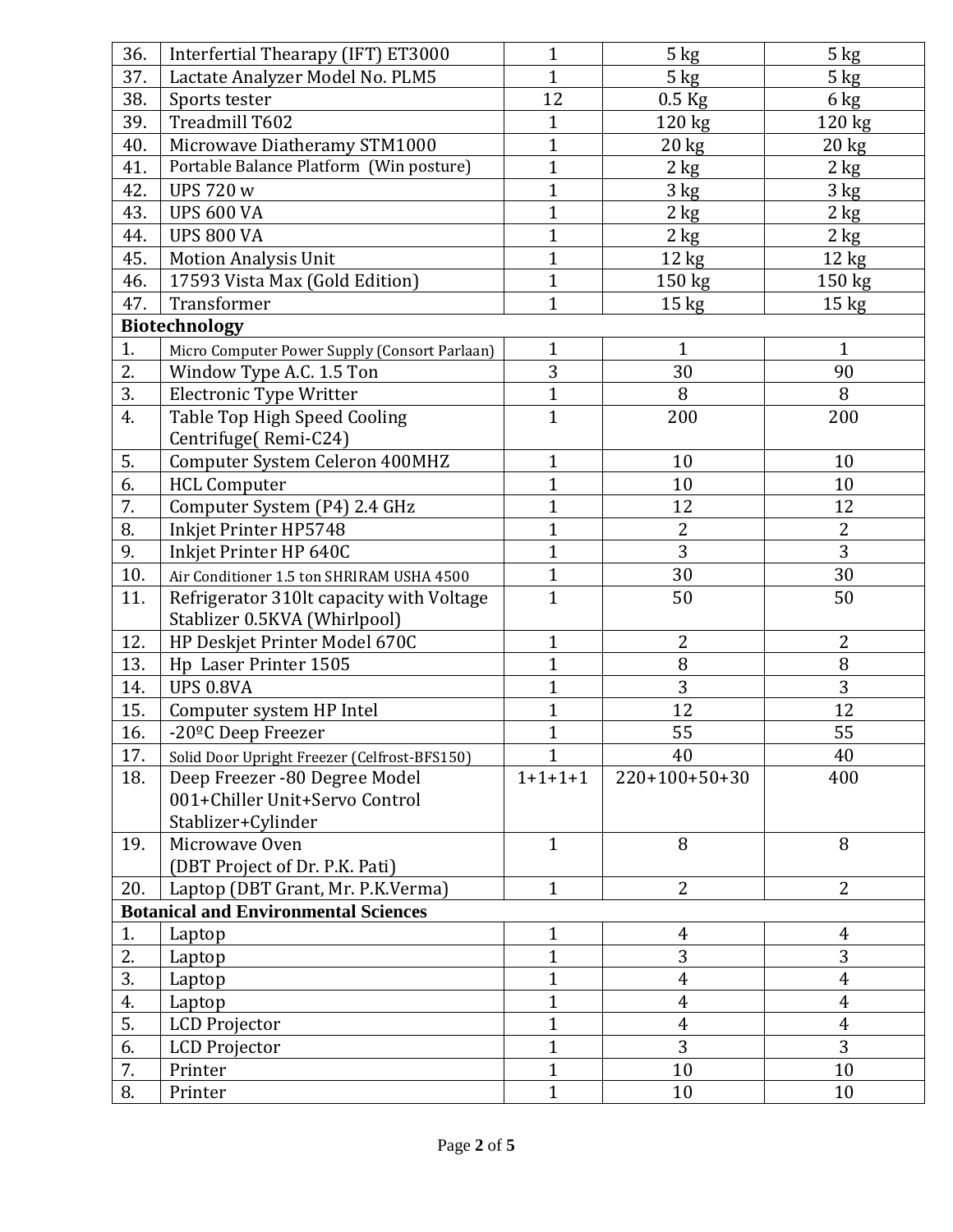| 9.             | Printer                                   | $\mathbf{1}$   | $\overline{4}$ | $\overline{4}$          |  |  |
|----------------|-------------------------------------------|----------------|----------------|-------------------------|--|--|
| 10.            | Printer                                   | $\mathbf{1}$   | 17             | 17                      |  |  |
|                | <b>USIC Department</b>                    |                |                |                         |  |  |
| $\mathbf{1}$   | Amplifier SSA A160                        | $\overline{2}$ | 12             | 24                      |  |  |
| $\overline{2}$ | Mike SHM 1000XLR                          | 3              | 0.8            | 2.4                     |  |  |
| 3              | Mike ACM-66                               | $\overline{3}$ | 0.8            | 2.4                     |  |  |
| $\overline{4}$ | Mike Cordless WM201                       | $\overline{2}$ | 0.6            | 1.2                     |  |  |
| 5              | Mike Cordless WL/202                      | $\mathbf{1}$   | 0.6            | 0.6                     |  |  |
| 6              | Mike Tiapire CT P-10                      | $\overline{2}$ | 0.3            | 0.6                     |  |  |
| $\overline{7}$ | Speaker SAX 150Watt                       | $\overline{2}$ | 20             | 40                      |  |  |
| 8              | Cassete Player                            | $\mathbf{1}$   | $\mathbf{1}$   | $\mathbf{1}$            |  |  |
| 9              | <b>Heat Convector</b>                     | $\mathbf{1}$   | 3              | 3                       |  |  |
| 10             | Horn                                      | $\overline{2}$ | $\overline{1}$ | $\overline{2}$          |  |  |
| 11             | <b>Lead Connector</b>                     | 12             | 0.009          | 0.108                   |  |  |
| 12             | Lead Connector with Dinplugs              | $\overline{2}$ | 0.04           | 0.08                    |  |  |
| 13             | Microphone(phillips) EV6540/02            | $\mathbf{1}$   | 0.5            | 0.5                     |  |  |
| 14             | Microphone(phillips) EV6540/02            | $\mathbf{1}$   | 0.5            | 0.5                     |  |  |
| 15             | Microphone LBD8200 Desk Model             | $\overline{1}$ | 0.6            | 0.6                     |  |  |
| 16             | Microphone no.89619 (Ahuja Make)          | $\overline{2}$ | 0.6            | 1.2                     |  |  |
| 17             | Microphone model AUD535MS (Ahuja Make)    | $\mathbf{1}$   | 0.5            | 0.5                     |  |  |
| 18             | Microphone Stand LBD 8230                 | $\overline{1}$ | 1.5            | 1.5                     |  |  |
| 19             | Microphone Stand LBD 8234                 | $\mathbf{1}$   | 1.5            | 1.5                     |  |  |
| 20             | Drama Mike                                | $\overline{c}$ | 1.7            | 3.4                     |  |  |
| 21             | Drama Mike model LPT-10                   | $\mathbf{1}$   | 0.5            | 0.5                     |  |  |
| 22             | Amplifier LBD 8121 phillips 50W           | $\mathbf{1}$   | 5              | 5                       |  |  |
| 23             | Amplifier LBD 8121 phillips 50W           | $\mathbf{1}$   | 5              | 5                       |  |  |
| 24             | Amplifier EV6503                          | $\mathbf{1}$   | $\overline{4}$ | $\overline{4}$          |  |  |
| 25             | Circulator horn with Unit IBD8234 philips | $\overline{2}$ | $\overline{2}$ | $\overline{\mathbf{4}}$ |  |  |
| 26             | Comprising of sound EV6524                | $\overline{2}$ | $\mathbf{1}$   | $\overline{2}$          |  |  |
| 27             | Mike AGN-480                              | $\mathbf{1}$   | $\mathbf{1}$   | $\mathbf{1}$            |  |  |
| 28             | <b>Collar Mike cordless</b>               | $\mathbf{1}$   | 0.017          | 0.017                   |  |  |
| 29             | Speaker stand STA-150                     | $\overline{2}$ | 20             | 40                      |  |  |
| 30             | Soldering Iron 65W                        | $\mathbf{1}$   | 0.09           | 0.09                    |  |  |
| 31             | Soldering Iron 35W                        | $\overline{2}$ | 0.06           | 0.12                    |  |  |
| 32             | <b>Collar Mike</b>                        | $\overline{1}$ | 0.02           | 0.02                    |  |  |
| 33             | <b>Cordless Mike Set</b>                  | 1 SET          | 0.09           | 0.09                    |  |  |
| 34             | Cathode Ray oscillator Type OS7685        | 1              | 8              | 8                       |  |  |
| 35             | Dual Trace Plug in Apl-768AZ              | $\mathbf{1}$   | 8              | 8                       |  |  |
|                | <b>Audio Frequency Generator AF-302</b>   |                |                |                         |  |  |
| 36             | omega make                                | $\mathbf{1}$   | 5              | 5                       |  |  |
| 37             | Portable blower 77750                     | $\mathbf{1}$   | 1.2            | 1.2                     |  |  |
| 38             | Tweeter Geace 8BT 4ohm (speaker)          | $\mathbf{1}$   | 0.5            | 0.5                     |  |  |
| 39             | Small Multimeter(snwa)                    | $\mathbf{1}$   | 0.3            | 0.3                     |  |  |
| 40             | Soldering Gun 100/125W                    | $\mathbf{1}$   | 0.1            | 0.1                     |  |  |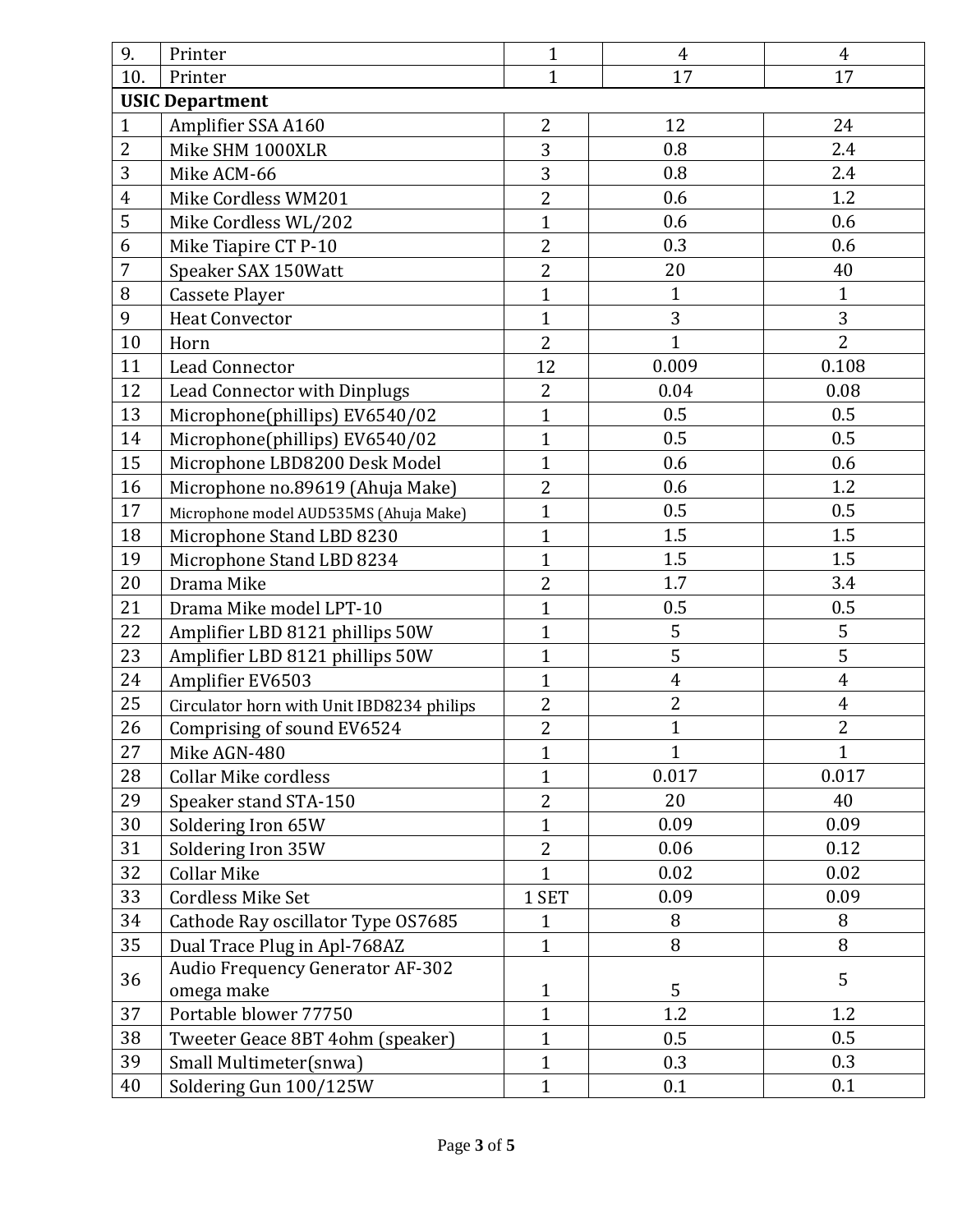| 41 | Table Lamp                                  | $\mathbf{1}$   | 0.4            | 0.4            |
|----|---------------------------------------------|----------------|----------------|----------------|
| 42 | Unitec wide Range Oscillator 10Hz to        |                |                | 2              |
|    | 500Khz/10v type ow12                        | $\mathbf{1}$   | $\overline{2}$ |                |
| 43 | Unitec Transistor & Diode Tester Type TT20  | $\overline{1}$ | 0.3            | 0.3            |
| 44 | Unitec Pulse Generator type PG88            | $\mathbf{1}$   | $\overline{2}$ | $\overline{2}$ |
| 45 | Verticle Trace Plug B2                      | $\overline{1}$ | 0.1            | 0.1            |
| 46 | <b>Function Generator</b>                   | $\mathbf{1}$   | $\overline{2}$ | $\overline{2}$ |
| 47 | Automatic Voltage Stablizer (Type VC 500VA) | $\mathbf{1}$   | 6              | 6              |
|    | Dimmerstat/Varier Portable Type Model       |                |                |                |
| 48 | 208 D 28A                                   | $\mathbf{1}$   | 3.5            | 3.5            |
| 49 | <b>LCR</b> Bridge                           | $\mathbf{1}$   | 3              | 3              |
| 50 | <b>LCR</b> Bridge                           | $\mathbf{1}$   | 3              | 3              |
| 51 | <b>Isolation Transformer</b>                | $\mathbf{1}$   | $\overline{2}$ | $\overline{2}$ |
| 52 | Cado802 20MHz Dual Trace micro controller   | $\overline{1}$ | 5              | 5              |
| 53 | ST4075 Dual Power supply Rs7900/-           | $\overline{1}$ | 5              | 5              |
| 54 | 4011 3 1/2 Digital Multimeter manual        | $\mathbf{1}$   | 0.01           | 0.01           |
| 55 | Osciloscope Type HM307                      | $\overline{1}$ | 5              | 5              |
| 56 | Amplifier Stereo (Unserviceable)            | $\mathbf{1}$   | $\overline{2}$ | $\overline{2}$ |
| 57 | Tape Recorder (Unserviceable)               | $\mathbf{1}$   | 0.8            | 0.8            |
| 58 | Record Changer (Unserviceable)              | $\overline{1}$ | 0.9            | 0.9            |
| 59 | Speaker Colomn                              | $\overline{2}$ | 0.5            | $\mathbf{1}$   |
| 60 | Filmstrip cum Slide Projector               |                |                | 0.5            |
|    | (Unserviceable)                             | 1              | 0.5            |                |
| 61 | Photophone and its parts/Accessories        | 1SET           | $\overline{2}$ | $\overline{2}$ |
| 62 | Radio Cabinet (wooden)                      | $\mathbf{1}$   | $\mathbf{1}$   | $\mathbf{1}$   |
| 63 | Digit Multimeter                            | $\mathbf{1}$   | 0.2            | 0.2            |
| 64 | Digit Multimeter                            | $\overline{2}$ | 0.2            | 0.4            |
| 65 | <b>IC Tester Digital</b>                    | $\mathbf{1}$   | 0.3            | 0.3            |
| 66 | Proto typeOP 3004                           | $\mathbf{1}$   | 0.5            | 0.5            |
| 67 | Soldering Iron 35W                          | 6              | 0.06           | 0.36           |
| 68 | Soldering Iron 35W                          | 10             | 0.06           | 0.6            |
| 69 | Soldering Iron 25W                          | 6              | 0.05           | 0.3            |
| 70 | Multimeter                                  | $\overline{2}$ | 0.2            | 0.4            |
| 71 | Multimeter                                  | $\overline{2}$ | 0.2            | 0.4            |
| 72 | Multimeter Digital                          | $\overline{2}$ | 0.2            | 0.4            |
| 73 | <b>Hot Plate</b>                            | $\mathbf{1}$   | $\overline{2}$ | $\overline{2}$ |
| 74 | Magna vision Delux Model 102                | $\mathbf{1}$   | 0.4            | 0.4            |
|    | Oven High Temperature Delux (Tanco)         |                |                | 15             |
| 75 | a) Model OVD-4                              | $\mathbf{1}$   | 15             |                |
| 76 | b) Build digital Temp controller            | $\mathbf{1}$   | 0.2            | 0.2            |
| 77 | Table Lamp                                  | $\mathbf{1}$   | 0.4            | 0.4            |
| 78 | Microscope Neoplain BR-II                   | $\mathbf{1}$   | $\mathbf{1}$   | $\mathbf{1}$   |
| 79 | Electric Motor 1440RPM III Phase (Fitted)   | $\overline{1}$ | 20             | 20             |
| 80 | Vaccum Pump along with Motor single stage   | 01SET          | 15             | 15             |
| 81 | <b>Welding Torch</b>                        | 1              | 1.5            | 1.5            |